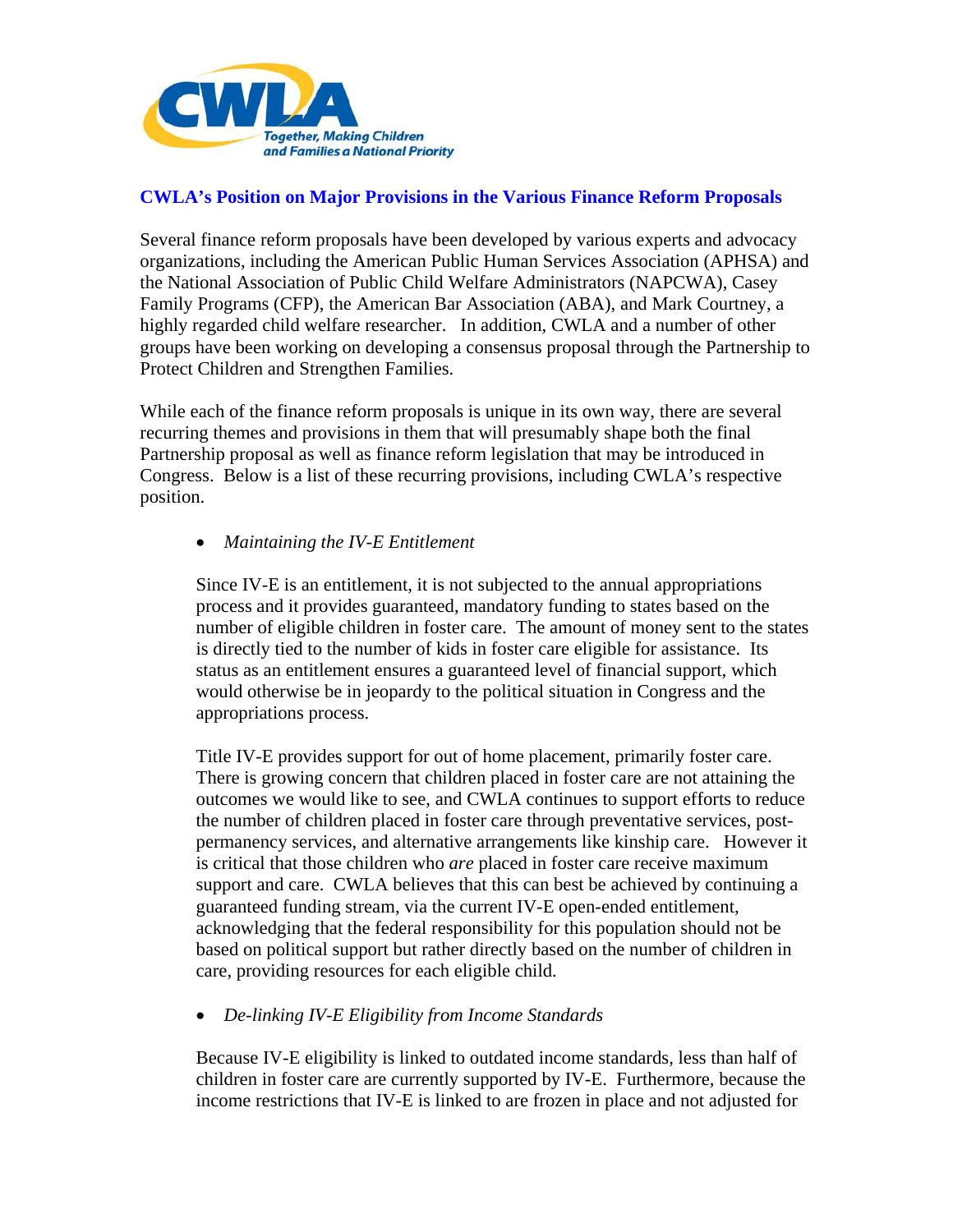

 inflation, the rate of foster children covered by IV-E, which is known as the penetration rate, continues to decrease over time. As the number of eligible children decreases, states face increasing pressure and decreasing federal IV-E reimbursements to maintain the support for these vulnerable children and families. This implies that the federal government has a diminishing interest in providing care for foster children, which should not be the case.

 In order to demonstrate that the federal government does continue to have an interest in protecting all children who have been removed from their homes, CWLA believes that the IV-E entitlement should be not only maintained but strengthened by extending its guarantee to all children in out-of-home care, regardless of the income levels of their parents or caregivers. This can be done immediately or if necessary it can be phased in gradually to reduce the cost.

• *Reinvestment and Maintenance of Effort* 

 Many of the proposals would allow states to project their foster care costs over a given period of time based on current practices and caseloads. If they were then able to reduce foster care placements over this time they would be allowed to reinvest the amount saved into their IV-B programs to support children who have come to the attention of the system but who have not yet been removed from their homes. This would create an incentive for states to reduce the number of children they place in foster care without forgoing any funding. It would also provide important resources to supplement many states' underfunded interventions and innovative services, which would further reduce the number of children in foster care.

Others have proposed opening up IV-E to cover a range of services, from prevention to post-permanency. Under these proposals, any child who was the subject of an abuse or neglect report would be eligible for a full range of approved services that have been determined to be effective in improving outcomes for children and families. States would be required to continue to match IV-E funding for these services.

CWLA supports both proposals that would open up IV-E eligibility to other child welfare services and those that would redirect and reinvest IV-E savings incurred by reducing foster care placements into IV-B programs. In both cases, funding would most likely need to be restricted to improving the outcomes for families who have already come to the attention of the system via an abuse or neglect report, due to financial limitations. That said, CWLA continues to support other anti-poverty and social service programs that target other at-risk families who have not yet come into the child welfare system.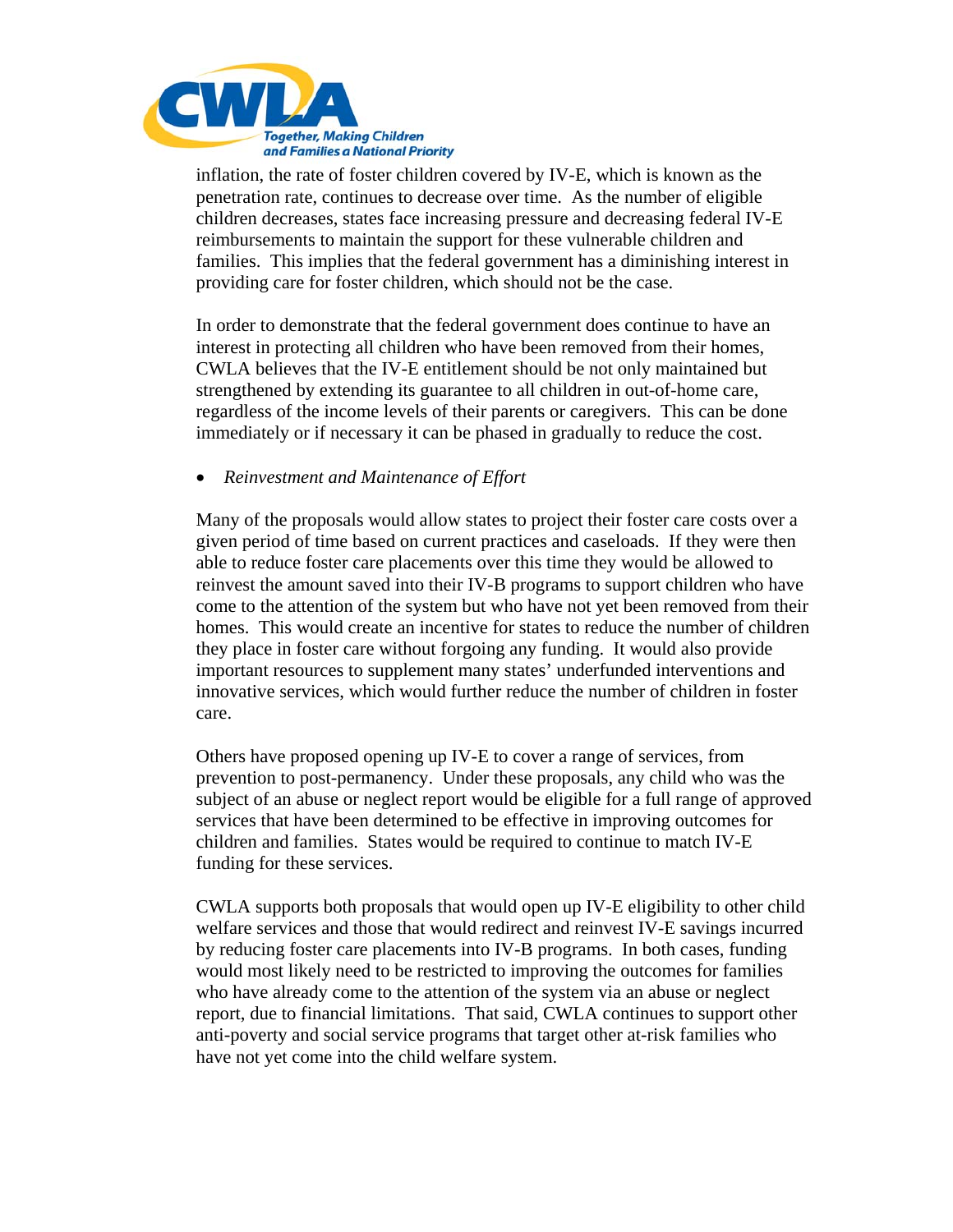

• *Rates of IV-E Reimbursement for the Continuum of Services* 

Some have suggested establishing new levels of reimbursement for different methods of care, in effect creating a tiered system of reimbursement rates by providing higher rates of reimbursement for preferred placements and lower or decreasing rates of reimbursement for less desirable placements. Others have proposed placing time limits on reimbursements for certain types of care, including foster care, as another means to discourage certain placements. CWLA supports maintaining funding for the full continuum of services and does not endorse structuring or time-limiting reimbursement rates in a way that might hamper caseworkers' ability to serve the unique needs of the children and families.

• *Workforce Support, Administration, and Reporting Issues* 

 It is important to preserve the separate funding streams for training and administration under IV-E to ensure that they are not shortchanged. Some of the proposals would merge all IV-E programs into one account, making it difficult to ensure that things like workforce training and staff development, which are critical to ensuring that the foster care caseloads are being properly managed, are adequately funded. CWLA believes that the separate, dedicated funding streams for training and administration should be maintained.

 Accountability is a critical consideration to ensure that any refinancing plan accomplishes its intended purpose of better ensuring the safety, permanence, and well-being for every child. Finance reform will give greater discretion to states to determine how to use resources, and they must be held accountable to these goals.

• *Cost Issues and Offsets* 

While none of the various finance reform plans have been officially scored by the Congressional Budget Office for their cost, it is evident that they represent a great range of cost. For example, allowing states to redirect IV-E savings to IV-B programs would undoubtedly cost less than opening IV-E up to the full range of services. The likely political reality is that any finance reform proposal will have to minimize cost to the federal government in order be given serious consideration during the  $112<sup>th</sup>$  Congress. Some have suggested achieving cost savings through reduced reimbursement rates for certain forms of care, others suggest eliminating other programs like CAPTA that might become duplicative if the uses of IV-E were to be expanded, and others have suggested capping funding levels or block grants.